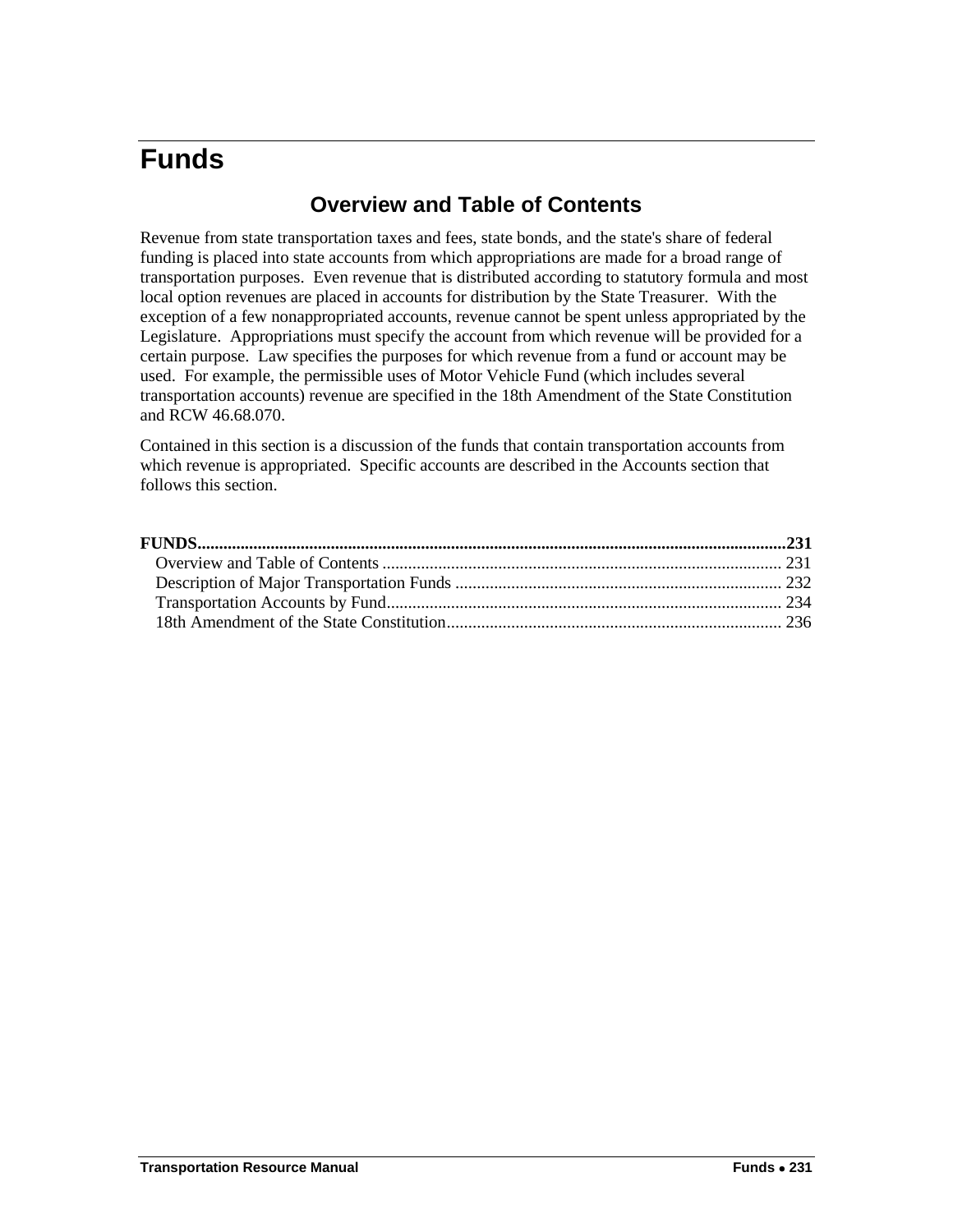# **Description of Major Transportation Funds**

<span id="page-1-0"></span>State transportation programs are funded mainly by appropriations from accounts within the Motor Vehicle Fund. Several other funds contain accounts that provide revenue for transportation purposes, including the Multimodal Transportation Fund, and the Transportation Bond Fund.

Funds are fiscal and accounting entities established within the state treasury for the purpose of accounting for revenue sources that are earmarked for certain programs and expenditures. Transportation funds, like all other state funds, are comprised of accounts that are used for similar purposes or have similar restrictions. The Accounts section of this manual describes the accounts that provide revenue to support transportation agencies, programs, or projects.

State, federal, and local revenues are recorded separately within each account. Appropriations found in budget bills usually will distinguish the source of revenue. For example, the Department of Transportation receives Motor Vehicle Fund-State, Motor Vehicle Fund-Federal, and Motor Vehicle Fund-Local dollars.

Note that in many cases when people refer to the Motor Vehicle Fund, they are referring to the basic account within that fund rather than all of its accounts. In statute, the term "fund" is often used to refer to a single account rather than a grouping of accounts. This manual uses the term "basic account" to signify those entities that in statute are called funds but act as accounts.

Following is a description of each of the major transportation funds:

### MOTOR VEHICLE FUND

The Motor Vehicle Fund was established for the purpose of supporting highway and highwayrelated programs (RCW 46.68.070). Motor Vehicle Fund revenue comes mainly from federal grants, state motor fuel taxes, and vehicle registration fees.

Under the 18th Amendment of the State's Constitution, which was approved by voters in 1944, expenditures of revenues deposited in this fund are restricted to the support of state, city and county highway maintenance and construction, highway-related activities of the Washington State Patrol, Washington State Ferries, and other highway purposes (see *[18th Amendment of the](#page-5-0)  [State Constitution](#page-5-0)* on page [236\)](#page-5-0). Rail, bus, and air transportation may not be financed with Motor Vehicle Fund dollars. However, fund revenues may be used for facilities for pedestrians, equestrians, and bicyclists in the following cases: for existing trails on highway right-of-way, where an existing highway severs a trail, or where the use of a trail will materially increase motor vehicle safety.

When people speak of the Motor Vehicle Fund, they often are referring to the Motor Vehicle Account that is the repository for residual state revenue remaining after statutory distributions of gas tax and vehicle registration fees to cities, counties, and other accounts within the fund. The Motor Vehicle Account is the recipient of most federal highway dollars and is the largest transportation account in terms of revenue.

### MULTIMODAL TRANSPORTATION FUND

Formally called the Transportation Fund, this fund was established during the 1990 legislative session to be used for general transportation purposes (RCW 82.44.180). Accounts in this fund are not subject to the 18th Amendment requirements specifying "highway purposes." As a result, money from this fund can be used for programs such as high capacity transit, aviation, passenger and freight rail, and new transportation technologies, as well as for highway purposes. The accounts that have historically comprised the Highway Safety Fund—the Highway Safety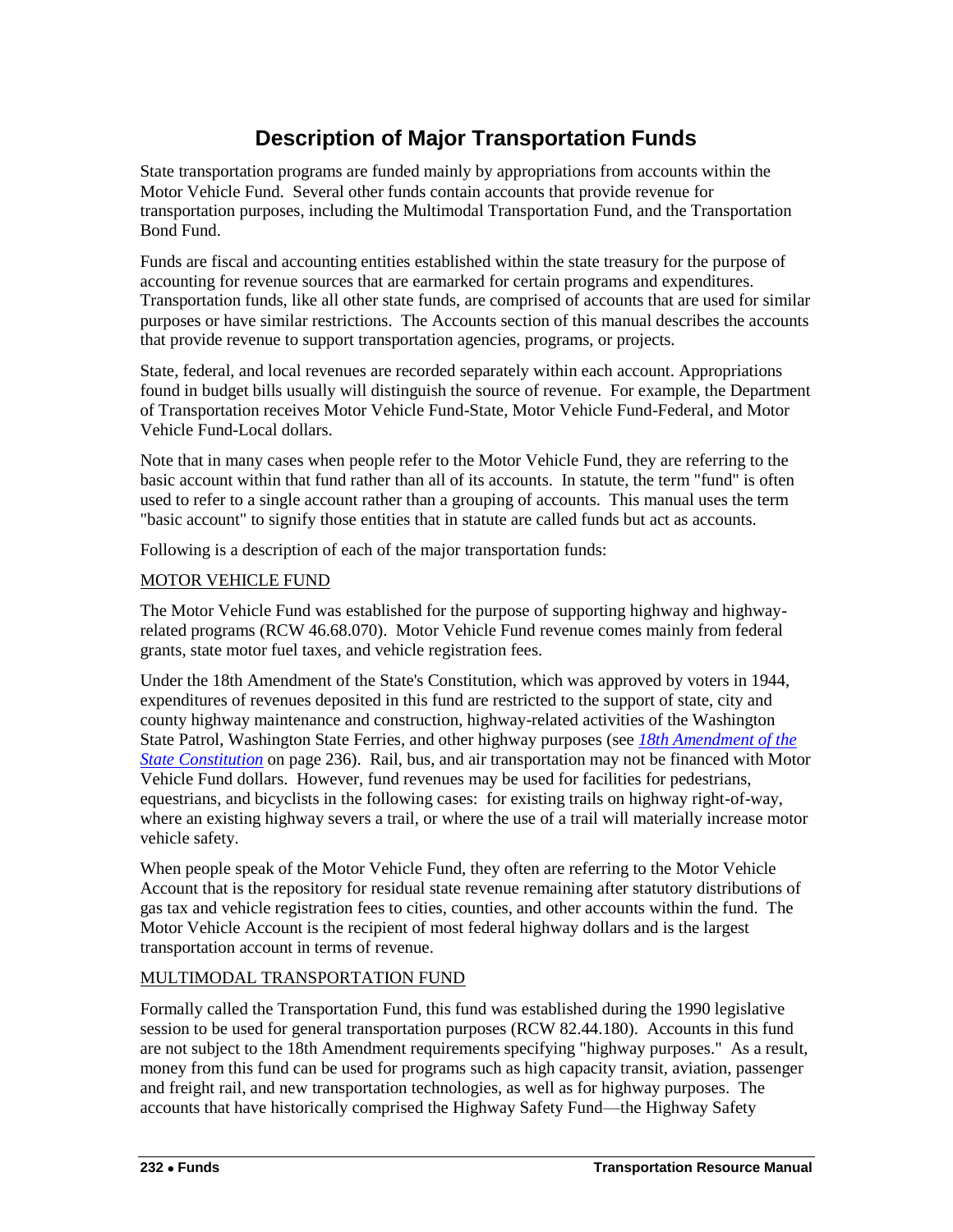Account and the Motorcycle Safety and Education Account—are now included in the Multimodal Transportation Fund.

### GENERAL FUND

Some accounts devoted to transportation, such as the Pilotage Account, are included in the General Fund. The term General Fund is often used when referring to the basic account within the General Fund as well as the fund itself. The basic account may also be referred to as the General Fund-State. The General Fund is the account into which most nonearmarked state tax revenue is deposited and which provides revenue for the operations of most nontransportation state agencies. There have been occasions when revenue from the General Fund has been appropriated for transportation purposes.

### TRANSPORTATION BOND FUND

This fund contains accounts that serve as repositories for Motor Vehicle Fund revenues that are to be used to pay highway or ferry bond debt. Included in this fund are three accounts: the Highway Bond Retirement Account for debt service on Department of Transportation bonds, the Ferry Bond Retirement Account for debt service on marine bonds authorized in 1977 and 1992, and the Transportation Improvement Board Bond Retirement Account for debt service on Transportation Improvement Board (formally called the Urban Arterial Board) bonds.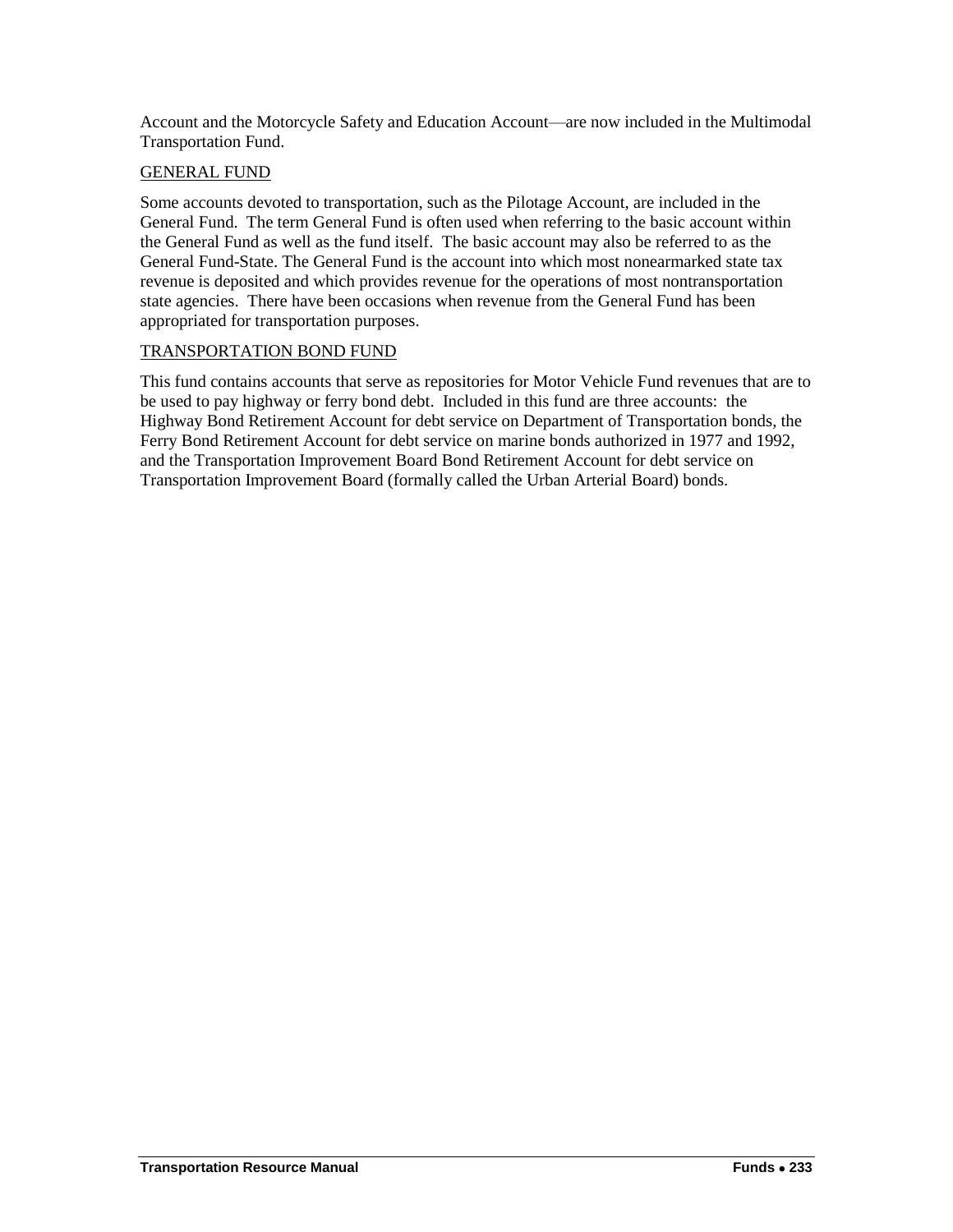### **Transportation Accounts by Fund**

### <span id="page-3-0"></span>MOTOR VEHICLE FUND

Motor Vehicle Account (108) County Arterial Preservation Account (186) Department of Licensing Services Account (201) Freight Mobility Investment Account (09E) Highway Infrastructure Account (096) Puget Sound Ferry Operations Account (109) Puget Sound Capital Construction Account (099) Puyallup Tribal Settlement Account (736) Recreational Vehicle Account (097) Rural Arterial Trust Account (102) Small City Pavement and Sidewalk Account (08M) Special Category C Account (215) State Patrol Airplane Account (471) State Patrol Highway Account (081) Tacoma Narrows Toll Bridge Account (511) Transportation 2003 Account (Nickel Account) (550) Transportation Improvement Account (144) Transportation Partnership Account (09H) Urban Arterial Trust Account (112)

### MULTIMODAL TRANSPORTATION FUND

Multimodal Transportation Account (218) Advance Right-of-Way Revolving Account (880) Aeronautics Account (039) Aircraft Search and Rescue Safety and Education Account (040) (Inactive) Bicycle and Pedestrian Safety Account (282) Biometric Security Account (487) Essential Rail Assistance Account (02M) Federal Local Rail Assistance Account (688) Freight Congestion Relief Account (14K) Freight Mobility Multimodal Account (11E) High-Occupancy Toll Lanes Operations Account (09F) Highway Safety Account (106) Ignition Interlock Device Revolving Account (14V)Impaired Driving Safety Account (281) King Street Railroad Station Facility Account (432) Miscellaneous Transportation Programs Account (784) Motorcycle Safety Education Account (082) Passenger Ferry Account (203) Pilotage Account (025) Produce Railcar Pool Account (07N) Public Transportation Systems Account (232) Regional Mobility Grant Program Account (11B) Transportation Infrastructure Account (094) Washington Fruit Express Account (509) *(Inactive account)*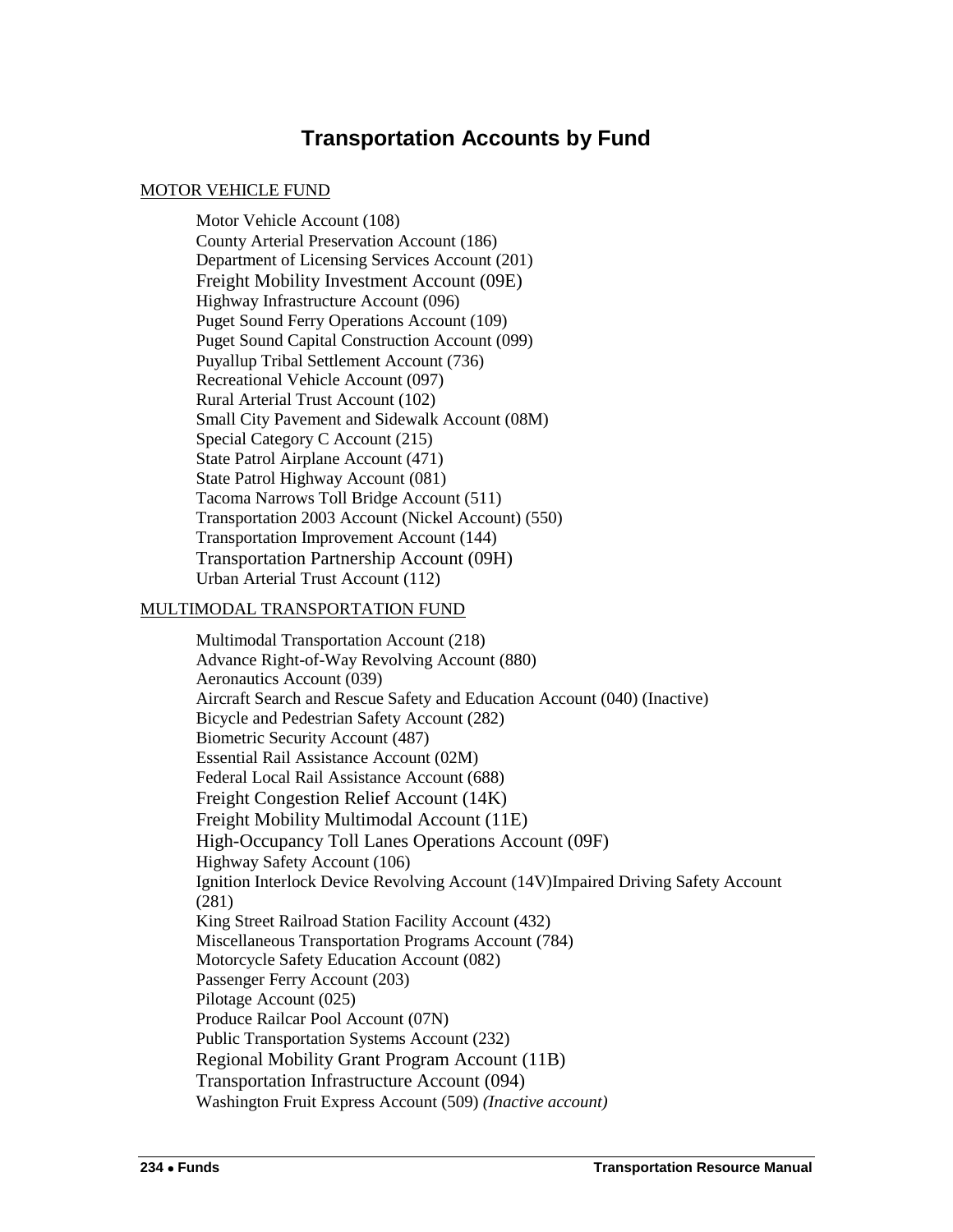### TRANSPORTATION BOND FUND

Ferry Bond Retirement Account (304) Highway Bond Retirement Account (303) Transportation Improvement Board Bond Retirement Account (305)

### TRANSPORTATION ACCOUNTS IN MISCELLANEOUS FUNDS

Advanced Environmental Mitigation Revolving Account (789) (Miscellaneous Trust Fund) Advance Right-of-Way Revolving Account (880) (Miscellaneous Trust Fund) Air Pollution Control Account (216) (Natural Resources Fund) Grade Crossing Protective Account (080) (Central Administrative and Regulatory Fund) High Occupancy Vehicle Account (737) (Local Government Distributions Fund) License Plate Technology Account (06T) (Central Administrative and Regulatory Fund) Miscellaneous Program Account ("Grain Train") (759) (Miscellaneous Trust Fund)

School Zone Safety Account (780) (Miscellaneous Trust Fund) Transportation Equipment Account (410) (Equipment Revolving Fund) Vehicle License Fraud Account (04V) (Central Administrative & Regulatory Fund) Vessel Response Account (07C) (Wildlife and Natural Resources Fund) Wildlife Account (104) (Wildlife Natural Resources Fund)